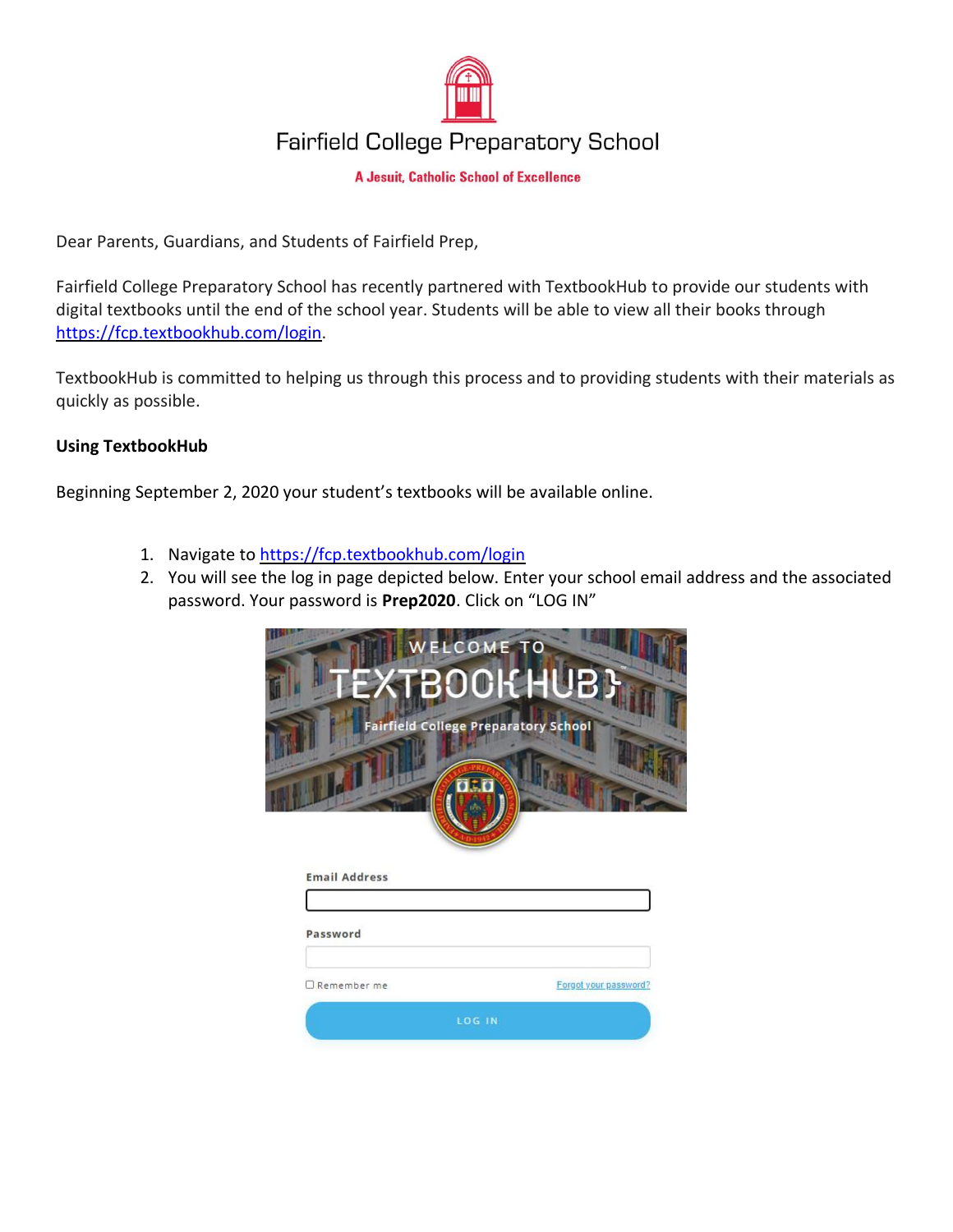3. You will see the Bookstore screen. Review the required titles displayed and click "Add All to Cart." Click "Optional Books" to select any additional titles and add to cart. **PLEASE NOTE:** Optional titles are **required** for the course but you may choose to purchase these from any other vendor if you wish.

| Fairfield College<br><b>DED</b><br><b>Preparatory School</b> | <b>Bookstore</b>                                      |                   |
|--------------------------------------------------------------|-------------------------------------------------------|-------------------|
| Filters                                                      | <b>Required Books(1)</b><br><b>Optional Books (8)</b> |                   |
| Book Type<br>A  <br>$\overline{\phantom{a}}$                 |                                                       | + Add All to Cart |
| Course                                                       |                                                       |                   |
| All<br>$\blacktriangledown$                                  | <b>PEARSON</b>                                        |                   |
|                                                              | <b>MyMathLab®</b>                                     |                   |
| TEXTBOOK HUB }                                               | MyMathLab                                             |                   |

4. The next screen will display the shopping cart and order summary. Click on the "Checkout." You can pay via your PayPal account, or you can pay using a credit card (Visa, MasterCard, American Express, or Discover). If you have a Financial Aid Voucher, add the code to the voucher field to apply funds to your order.

| (F) | <b>My Shopping Cart</b>                                                                                              |                                                                                                                                                                  |
|-----|----------------------------------------------------------------------------------------------------------------------|------------------------------------------------------------------------------------------------------------------------------------------------------------------|
|     | <b>PEARSON</b><br><b>DIGITAL FORMAT</b><br>MyMathLab®<br><b>MyMathLab</b>                                            | <b>Order Summary</b><br><b>Item Total</b><br>\$60,46<br>\$52.47<br>Calculated at checkout<br>Shipping<br>Tax (5.35%)<br>\$3.23                                   |
|     | <b>BRAVE NEW WORL</b><br><b>DIGITAL FORMAT</b><br><b>ALDOUS HUXLEY</b><br><b>Brave New World</b><br>by Aldous Huxley | Subtotal<br>\$63.69<br>Transaction Surcharge (3.7%)<br>\$2.36<br>Enter voucher<br>Apply<br><b>Order Total</b><br>\$66.05<br>\$7.99<br>$\pmb{\times}$<br>Checkout |
| Ф   |                                                                                                                      |                                                                                                                                                                  |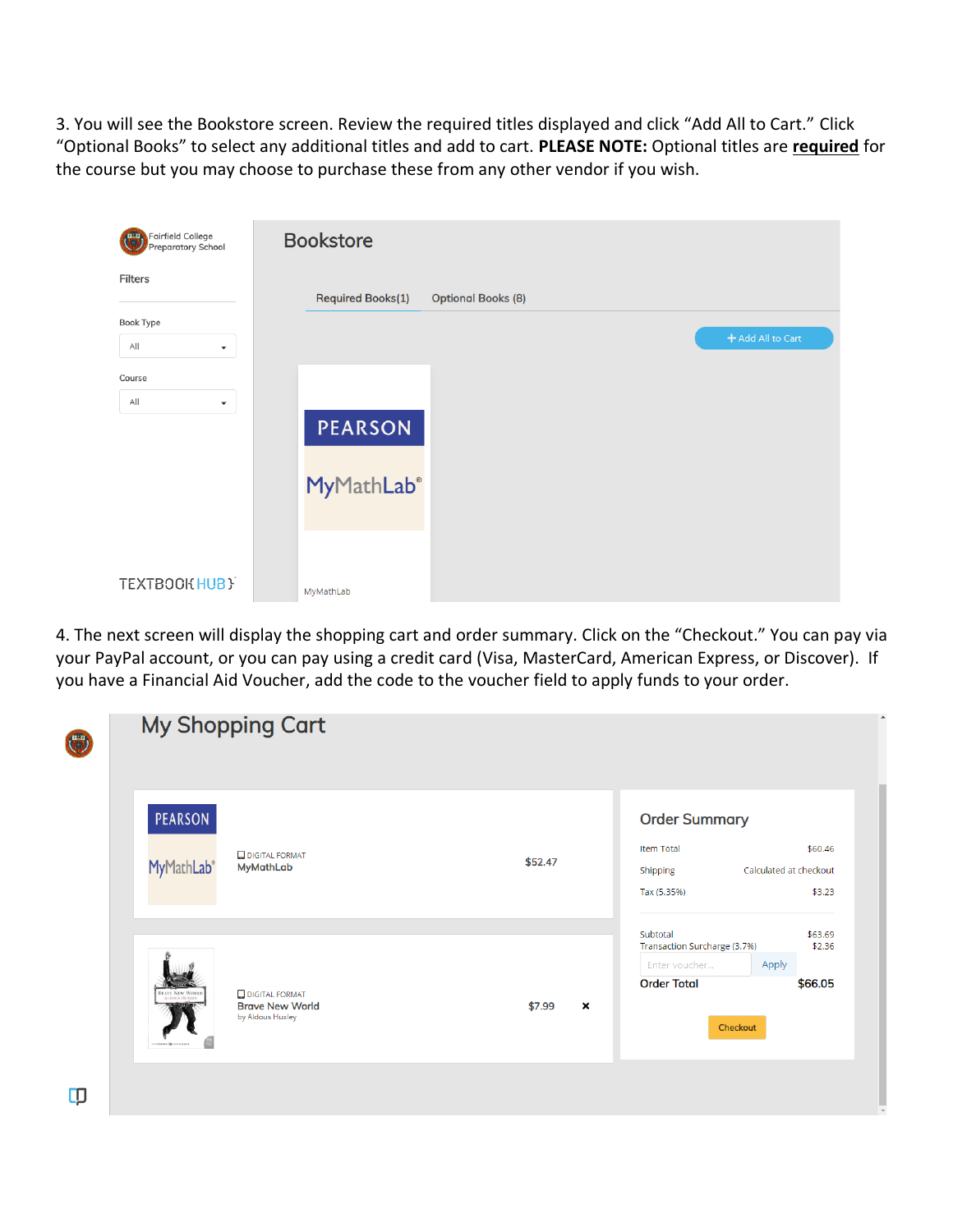## You're almost there!

We'll take you to a secure site to complete payment.

6. You will be directed to the payment screen. Enter the required information, and click "Pay"

If the launch date has already passed, TextBookHub will redirect you to your bookshelf.



If the launch date is still in the future, TextBookHub will re-direct you to the counter page: